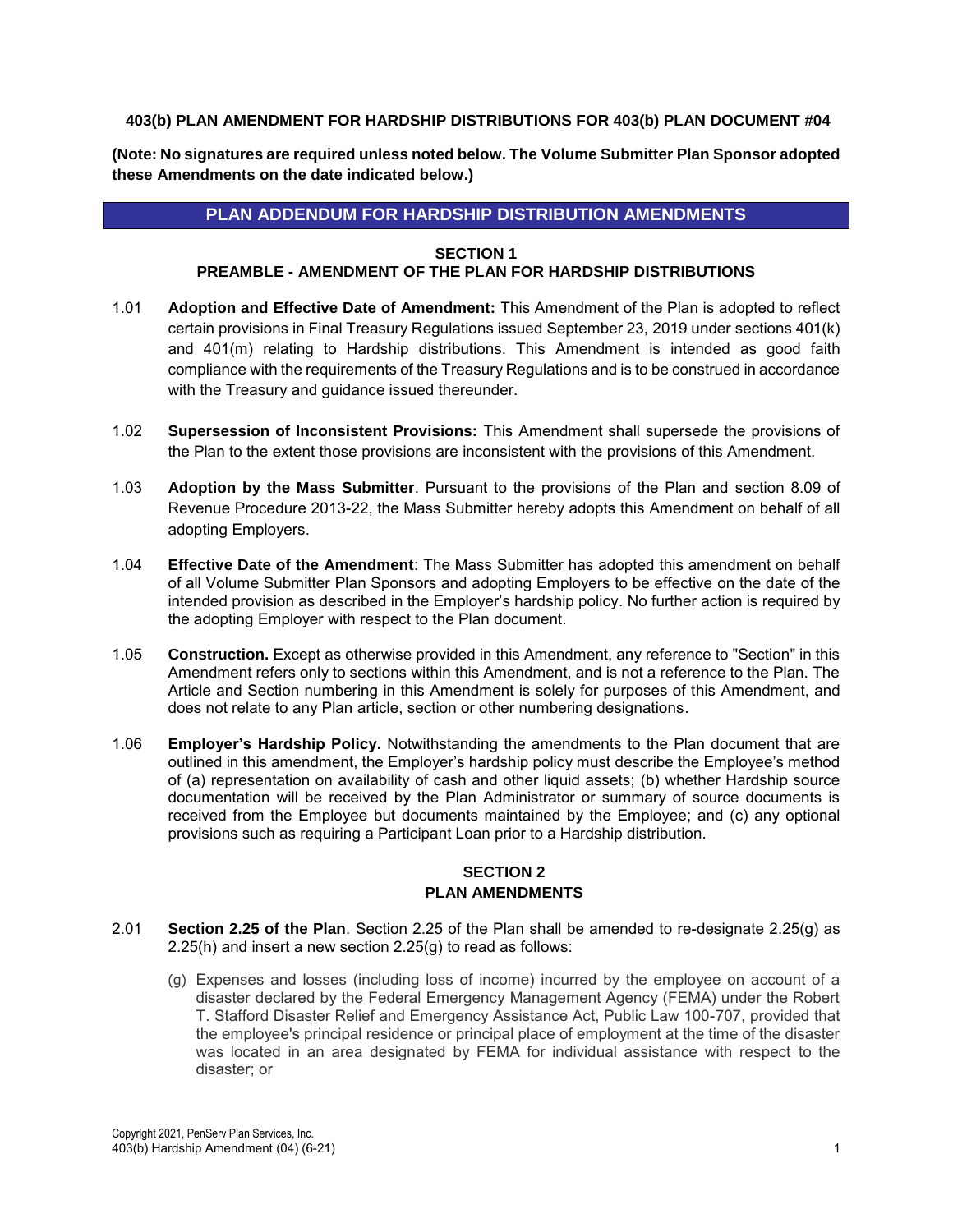Sections 2.02 through 2.04 below provide amendments to certain sections of the Plan that reference the 6 month suspension of all employee contributions, including Elective Deferrals and After-tax Contributions, to all Employer Plans after having elected to take a hardship distribution described in Section 9.04 of the Plan. If a Participant received a distribution under this provision prior to 1/1/2020, the Participant's Elective Deferrals (and Employee Contributions) may be suspended for 6 months after receipt of the distribution, if required by the Employer. After 12/31/2019, the 6-month suspension no longer applies. In addition, certain sections, where noted, have been amended to remove the mandate that loans must be taken prior to a hardship distribution.

- 2.02 **Section 3.03 of the Plan**. Section 3.03(c)(2) is amended and shall read as follows:
	- (c) Uniformity Requirement
		- (1) Non-increasing Default Percentage. Except as provided in Section 3.03(c)(2) below or if the Employer has elected an increasing Default Percentage in the Adoption Agreement, the same percentage of Compensation will be withheld as Default Elective Deferrals from all Covered Employees subject to the Default Percentage.
		- (2) Required Reduction or Cessation of Default Elective Deferrals. Default Elective Deferrals will be reduced or stopped to meet the limitations under  $\S\S 402(g)$ , and 415 of the Code.
- 2.03 **Section 7.05 of the Plan.** Sections 7.05(a) and (b) have been amended to remove references to the 6-month suspension of all employee contributions, including Elective Deferrals and After-tax Contributions to all Employer Plans.

Sections 7.05(b) and (d) have been amended to remove the mandate that loans must be taken prior to a Hardship distribution. The effective date of this section is for loans acquired after 12/31/2019. The Employer may continue to require loans pursuant to Section 7.05, if such requirement is outlined in the Employer's hardship policy.

Section 7.05(a) through (d), therefore, shall read as follows:

- (a) Hardship withdrawals shall be permitted under the Plan to the extent elected in the Adoption Agreement and permitted by the Individual Agreements controlling the Account assets to be withdrawn to satisfy the hardship;
- (b) The Individual Agreements shall provide for the exchange of information among the Employer and the Vendors or the Administrator to the extent necessary to implement the Individual Agreements. In addition, in the case of a hardship withdrawal that is not automatically deemed to be necessary to satisfy the financial need (pursuant to section  $1.401(k)-1(d)(3)(iii)(B)$  of the Income Tax Regulations), the Vendor or the Administrator, if applicable shall obtain information from the Employer or other Vendors to determine the amount of any plan loans and rollover accounts, if applicable, that are available to the Participant under the Plan to satisfy the financial need;
- (c) The distribution is not in excess of the amount of the immediate and heavy financial need (including amounts necessary to pay any federal, state or local income taxes or penalties reasonably anticipated to result from the distribution); and
- (d) If required by Treasury regulations, the Participant has obtained all distributions, other than hardship distributions, and all nontaxable loans, if required by the Employer, under all plans maintained by the Employer (except to the extent such actions would be counterproductive to alleviating the financial need).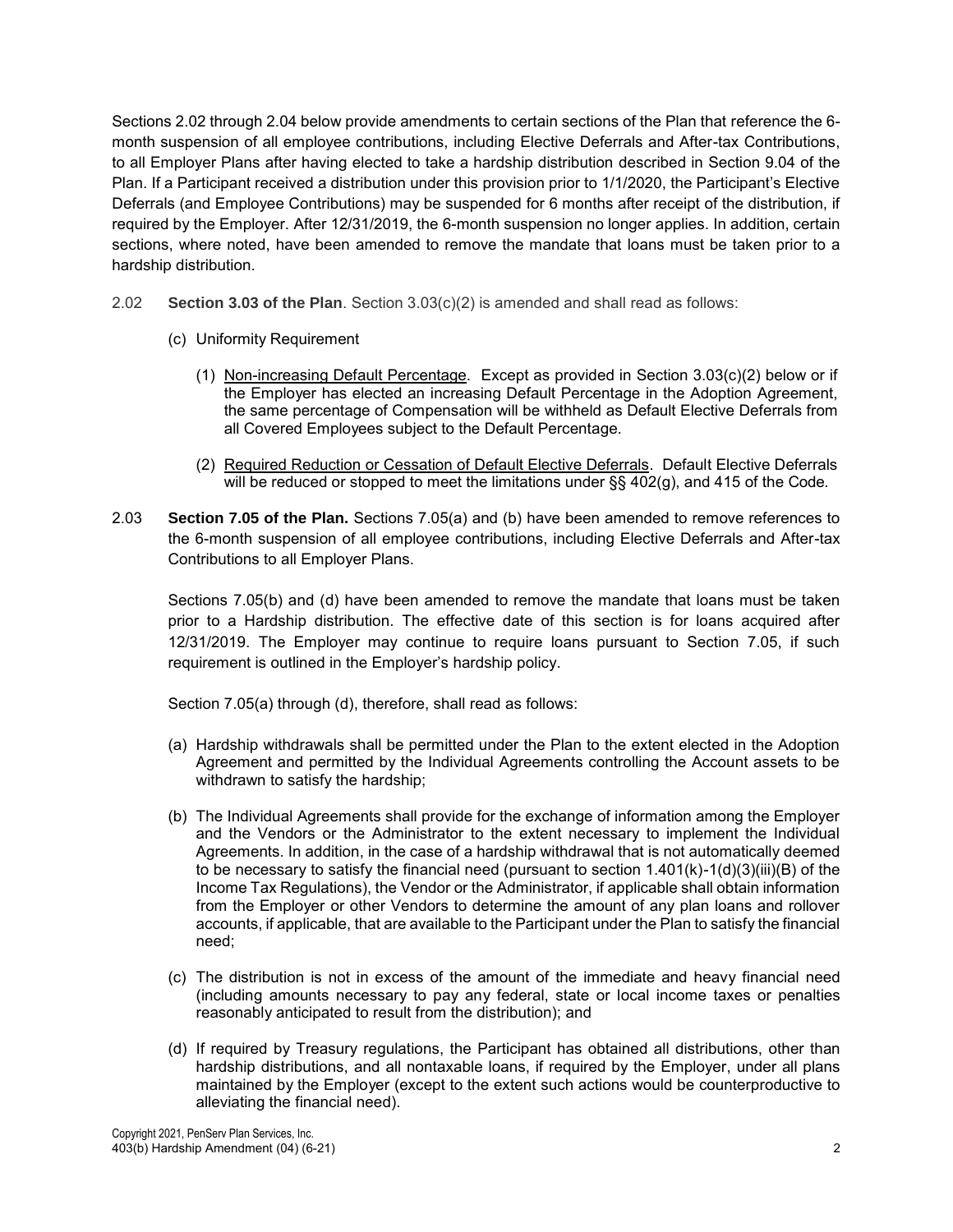- 2.04 **Section 8.04 of the Plan.** Section 8.04(d)(1) subsection (2) is deleted as it references the 6-month suspension. Section 8.04(d)(1) subsection (3) is now subsection (2), and is amended to provide that the requirement that a loan be taken first before a hardship is requested is optional. Section 8.04(d)(1) shall read as follows:
	- (1) Information necessary for the resulting contract or custodial account, or any other contract or custodial accounts to which contributions have been made by the Employer, to satisfy section 403(b) of the Code, including the following: (1) the Employer providing information as to whether the Participant's employment with the Employer is continuing, and notifying the Vendor when the Participant has had a Severance from Employment (for purposes of the distribution restrictions in Section 7.01); and (2) the Vendor providing information to the Employer or other Vendors concerning the Participant's or Beneficiary's section 403(b) contracts or custodial accounts or qualified employer plan benefits (to enable a Vendor to determine the amount of any plan loans and any rollover accounts, if applicable, that are available to the Participant under the Plan in order to satisfy the financial need under the hardship withdrawal rules of Section 7.05); and

# **AMENDMENT ADOPTION**

The Mass Submitter has adopted this amendment on behalf of all adopting Employers on May 28, 2021, to be effective for Plan Years beginning on or after January 1, 2020, unless otherwise noted above. No further action is required by the adopting Employer with respect to the Plan document. Earlier effective dates may be applied to certain provisions if described and noted in the Employer's hardship policy.